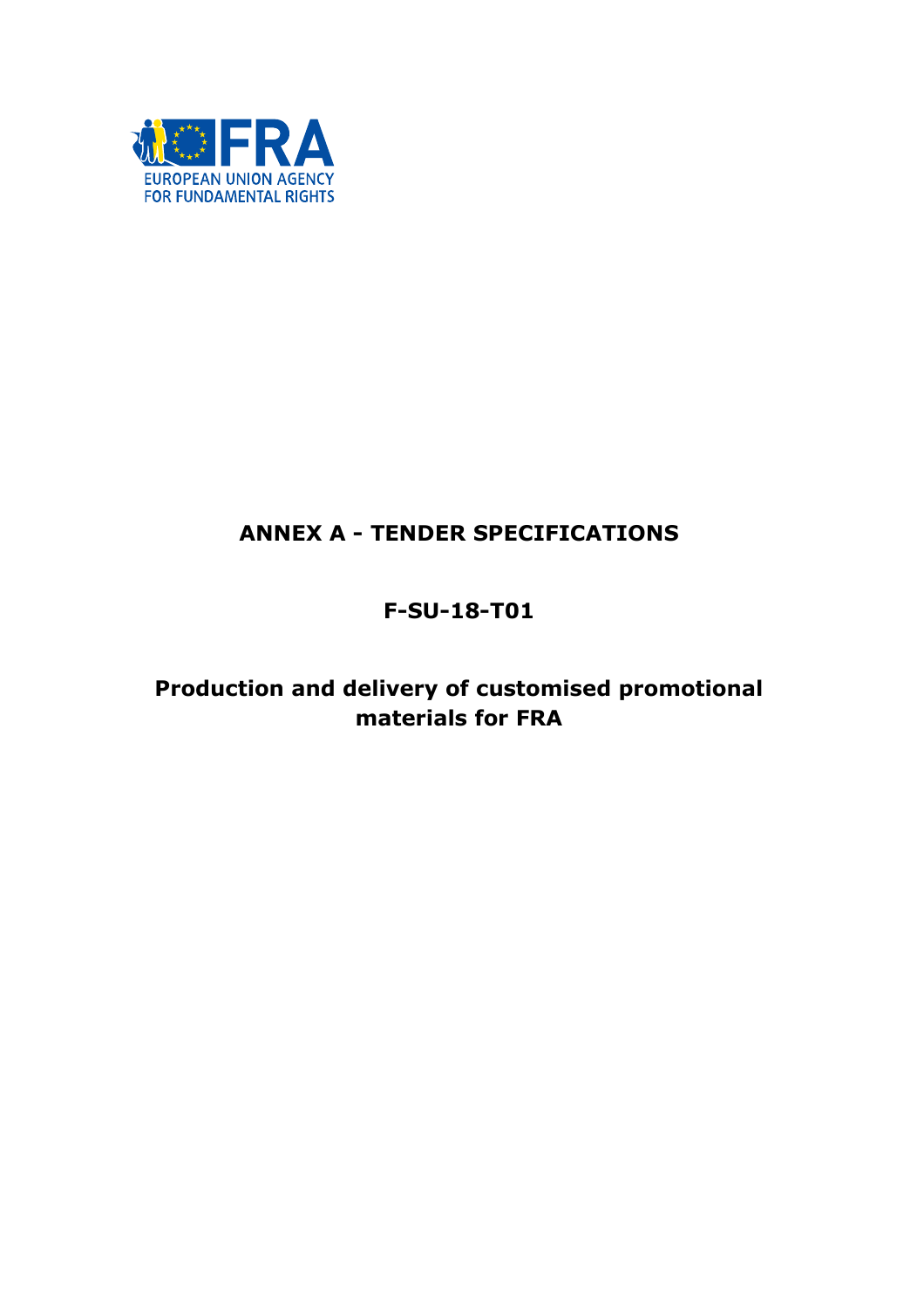### 1. Description of the tender

The overall objective of the tender is to conclude a minimum of one (1) and a maximum of three (3) framework contract(s) in cascade for the provision of a wide range of promotional materials including customisation, printing, finishing and delivery services to the European Union Agency for Fundamental Rights (the contracting authority). The resulting contractor(s) shall be able to supply the goods and to provide related services including design, layout, pre-press work, production of samples and delivery of the requested products.

The contract notice for the present call for tenders was published on 30/08/2018 with reference number 20178/S 166-377789.

### 2. Division into lots

This tender is not divided into lots. Submission of a tender for only some of tasks to be performed under the contract will lead to the rejection of the tender.

#### 3. Purpose of the tender

The purpose of this invitation to tender is to award a Multiple Framework Supplies contract for the production and delivery of customised promotional material to the contracting authority.

The contracting authority intends to award a maximum of three (3) framework contracts, in cascading and descending order, for the provision of services as specified in Annex A.1 Technical Specifications, provided that there is a sufficient number of economic operators that satisfy the selection criteria or a sufficient number of admissible tenders which meet the award criteria.

The multiple framework contracts will take the form of contracts which are separate but concluded on identical terms with each of the successful tenderers. Framework contracts involve no direct commitment and, in particular, do not constitute orders per se. Instead, they lay down the legal, financial, technical and administrative provisions governing the relations between the contracting authority and the contractor during the period of its validity. Specific contracts or order forms will be issued throughout the validity of the framework contract. Such specific contracts or orders will be attached to the framework contract. The draft framework contract (Annex B) specifies the basic conditions applicable to any assignment placed under its terms. Signature of a framework contract does not oblige the contracting authority to place an assignment. The framework contract does not preclude the contracting authority from assigning tasks in the areas set out above to the other contractors or from having these tasks carried out by contracting authority's staff.

### 4. Place of delivery or performance

The place of performance of the tasks shall be the contractor's premises or any other  $\n <sub>WD</sub>\n$ place indicated in Annex A.1 Technical Specifications.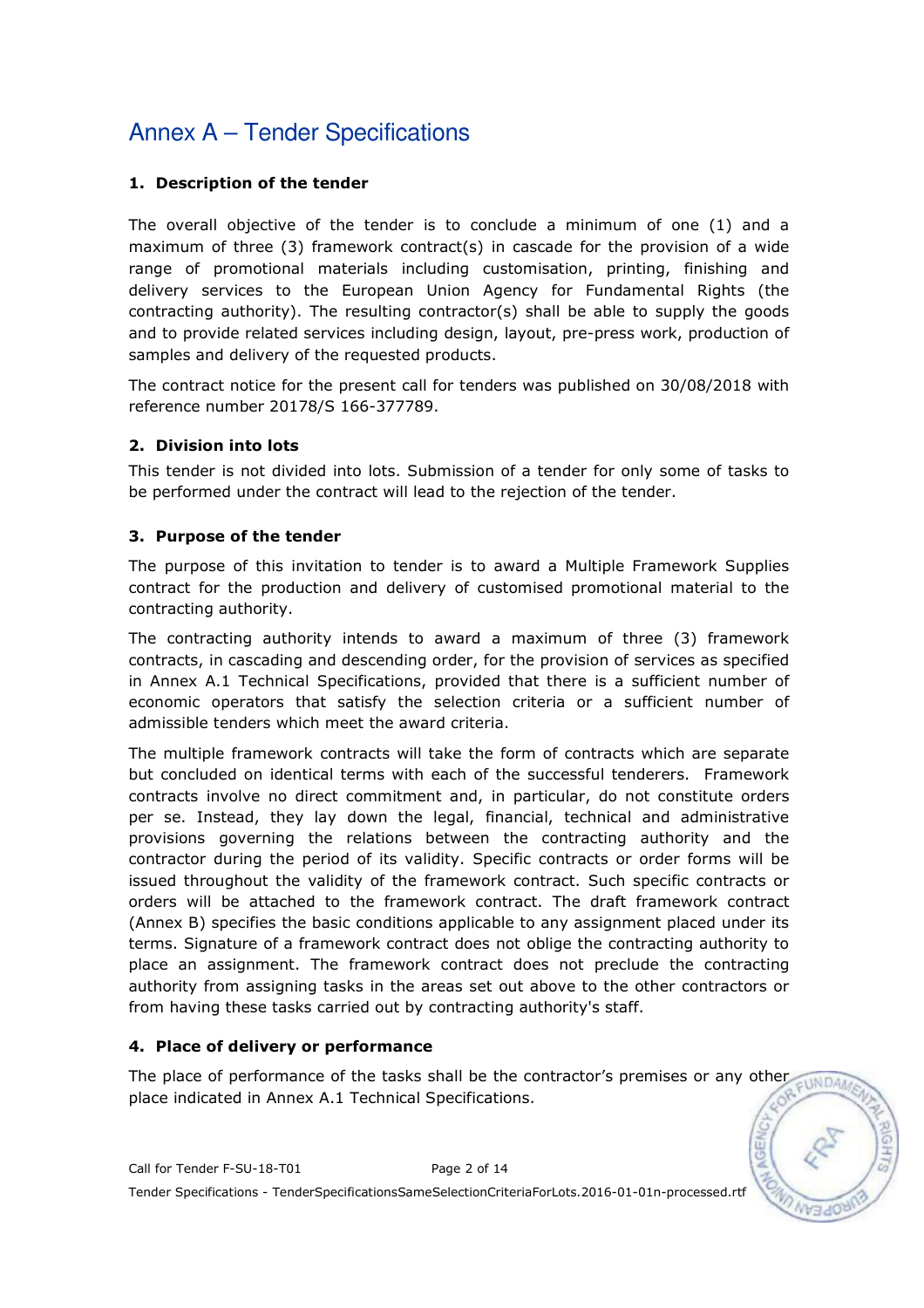## 5. Duration

The framework contract resulting from the present call for tenders shall enter into force the date on which it is signed by the last contracting party.

The framework contract will be concluded for a period of twelve (12) months with effect from the date of its entry into force. The framework contract will be renewed automatically three (3) times for twelve (12) months each, unless one of the parties receives formal notification to the contrary at least three months before the end of the ongoing duration. Renewal does not change or postpone any existing obligations.

### 7. Volume

The maximum total volume of the services requested under the framework contract for its four (4) years of duration has been estimated at 120.000,00 EUR, excluding VAT.

The contracting authority may exercise the option to increase the estimated contract amount via negotiated procedure for the provision of additional services with the economic operator to whom the contract is awarded in accordance with Article 134 (1) (e) and 134 (4) of the Rules of Application of the Financial Regulation<sup>1</sup>.

### 8. Contractual conditions

The tenderer should bear in mind the provisions of the draft contract which specifies the rights and obligations of the contractor, particularly those on payments, performance of the contract, retention money guarantee, confidentiality, and checks and audits.

### 9. Compliance with applicable law

The tender must comply with applicable environmental, social and labour law obligations established by Union law, national legislation, collective agreements or the international environmental, social and labour conventions listed in Annex X to Directive  $2014/24$ /EU<sup>2</sup>.

### 10. Terms of payment

The payment arrangements governing the contracts resulting from the present call for tenders are detailed in the relevant articles of Annex B – draft contract. Tenderers are strongly advised to carefully read those articles before submitting their tenders.

### 11. Financial guarantees

No tender guarantee is required.

-

<sup>1</sup> Commission Delegated Regulation (EU) No 1268/2012 of 29 October 2012 on the rules of application of Regulation (EU, Euratom) No 966/2012 of the European Parliament and of the Council on the financial EUNDAM rules applicable to the general budget of the Union, as amended.

<sup>&</sup>lt;sup>2</sup> Directive 2014/24/EU of the European Parliament and of the Council of 26 February 2014 on public procurement and repealing Directive 2004/18/EC (OJ L 94, 28.3.2014, p. 65).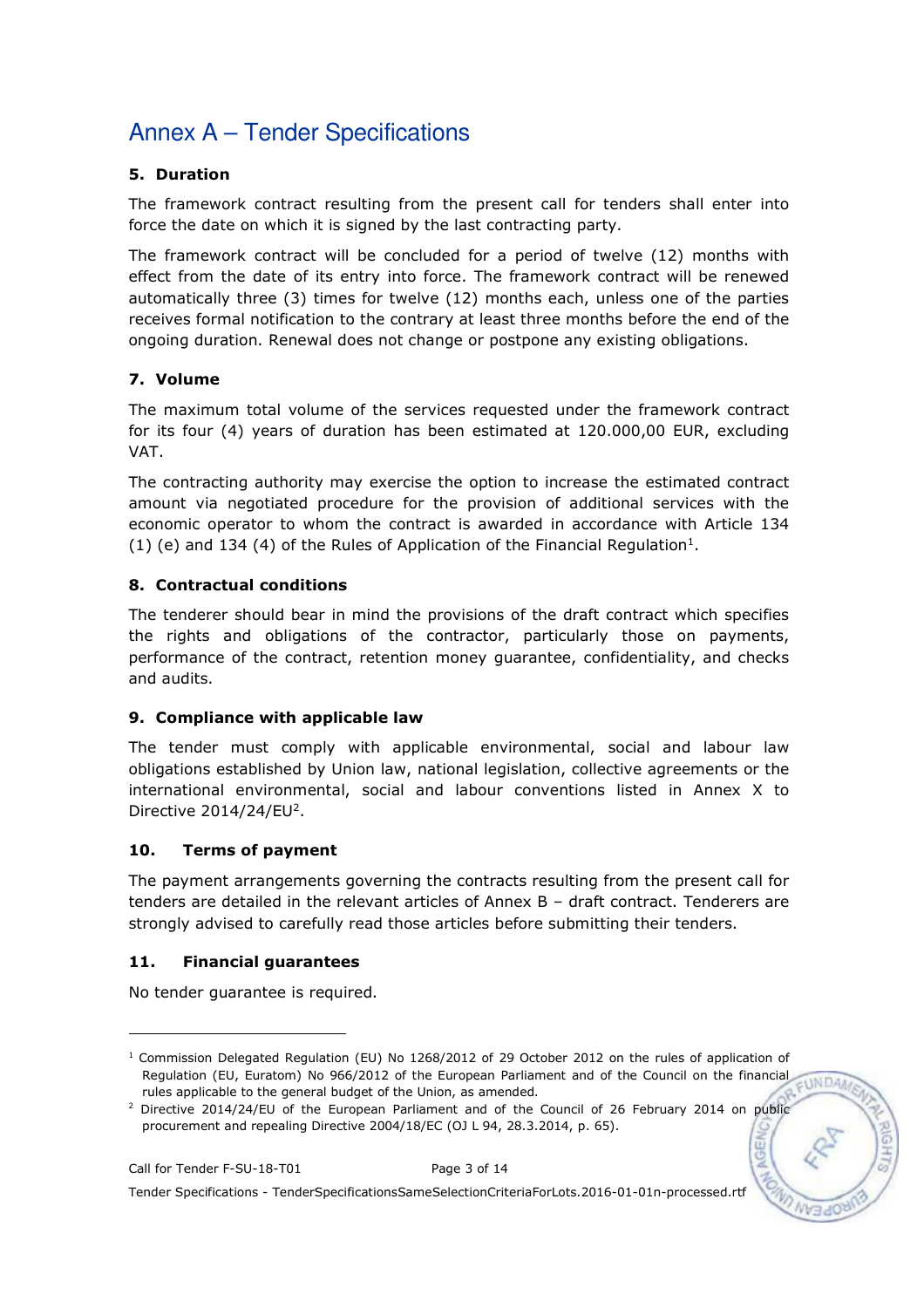Based on a risk assessment, the contracting authority may request a pre-financing guarantee in the amount of the pre-financing and in the form set out in Annex C.

No performance guarantee will be required.

### 12. Participation in the tendering procedure

Participation in this procurement procedure is open on equal terms to all natural and legal persons coming within the scope of the Treaties, as well as to international organisations.

It is also open to all natural and legal persons established in a third country which has a special agreement with the Union in the field of public procurement on the conditions laid down in that agreement<sup>3</sup>.

#### For British tenderers:

Please be aware that after the UK's withdrawal from the EU, the rules of access to EU procurement procedures of economic operators established in third countries will apply to tenderers from the UK depending on the outcome of the negotiations. In case such access is not provided by the legal provisions in force, tenderers from the UK could be rejected from the procurement procedure.

### 13. Joint tenders

A joint tender is a situation where a tender is submitted by a group of economic operators (natural or legal persons). Joint tenders may include subcontractors in addition to the members of the group. Changes in the composition of the consortium or group of companies must be expressly authorised by the contracting authority.

In case of joint tender, all members of the group assume joint and several liability towards the contracting authority for the performance of the contract as a whole, i.e. both financial and operational liability. Nevertheless, tenderers must designate one of the economic operators as a single point of contact (the leader) for the contracting authority for administrative and financial aspects as well as operational management of the contract.

All members of the consortium or group of companies must provide a declaration on honour on exclusion and selection criteria duly dated and signed by an authorised representative.

After the award, the contracting authority will sign the contract either with all members of the group, or with the leader on behalf of all members of the group, authorised by the other members via powers of attorney.

Joint tenders will be assessed as follows as regards the exclusion and selection criteria:

Tender Specifications - TenderSpecificationsSameSelectionCriteriaForLots.2016-01-01n-processed.rtf

 3 Please note that the European Union Agency for Fundamental Rights is not part of the Agreement on Government Procurement (GPA) concluded within the World Trade Organisation. Therefore, the Agency's procurement procedures are not open to tenderers from GPA countries.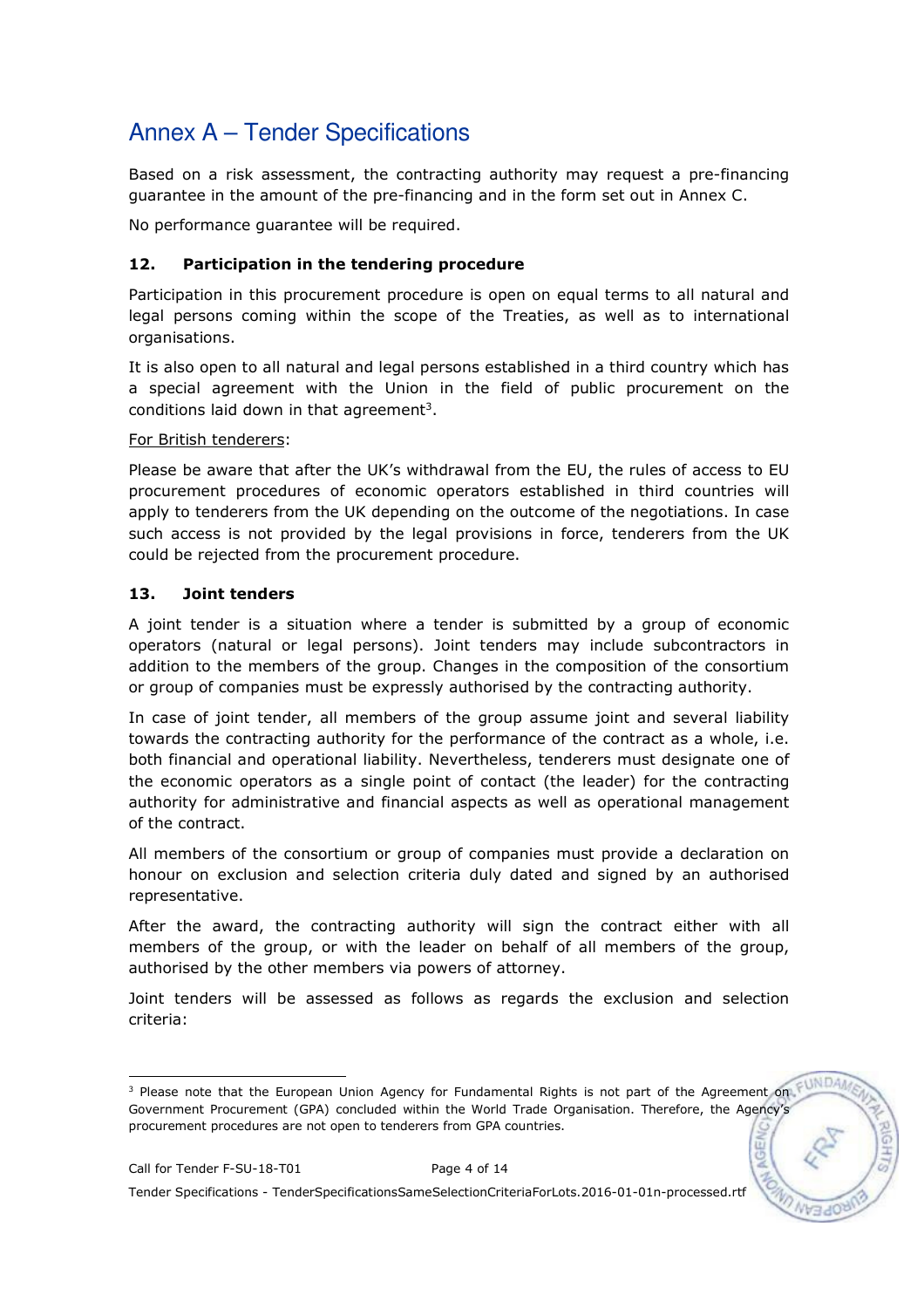- The exclusion criteria will be assessed in relation to each economic operator individually.
- The selection criteria for economic and financial capacity will be assessed in relation to each economic operator individually. However, economic and financial criteria that shall be achieved above a certain minimum threshold (as specified in the selection criteria mentioned below) will be assessed in relation to the consortium or group of companies as a whole.

The selection criteria for technical and professional capacity will be assessed in relation to the consortium or group of companies as a whole.

### 14. Subcontracting

Subcontracting is permitted but the contractor will retain full liability towards the contracting authority for performance of the contract as a whole. During contract performance, the change of any subcontractor identified in the tender or additional subcontracting will be subject to prior written approval of the contracting authority.

Any intention to subcontract part of the contract must be clearly stated by the tenderer in Annex C. Tenderers must indicate the maximum percentage of the contract they intend to subcontract and the identity of those subcontractors they intend to work with.

For each subcontractor identified in the tender, tenderers must provide a Letter of Intent signed by the subcontractor stating their unambiguous undertaking to collaborate with the tenderer.

Offers involving subcontracting will be assessed as follows:

- The exclusion criteria of all identified subcontractors whose intended share of the contract is above 10% will be assessed. The declaration on honour on exclusion criteria and selection criteria included in Annex C, duly signed and dated, stating that the subcontractor is not in one of the exclusion situations, must be provided by each identified subcontractor.
- Where the tenderer relies on the economic, financial, technical and professional capacity of the identified subcontractor(s) to meet the selection criteria, subcontractors shall be treated as if they were partners in a consortium or a group of companies for the purposes of the evaluation of the selection criteria, and therefore, they shall provide proof of economic, financial, technical and professional capacity as well.
- Subcontractor(s) should select the  $N/A'$  option in their individual declaration when the tenderer does not rely on their economic, financial, technical and professional capacity.

Tenderers must inform the subcontractor(s) and include in their Letter of Intent that the provisions referring to checks and audits included in the Draft Contract (Annex B) may be applied to them.

EUNDA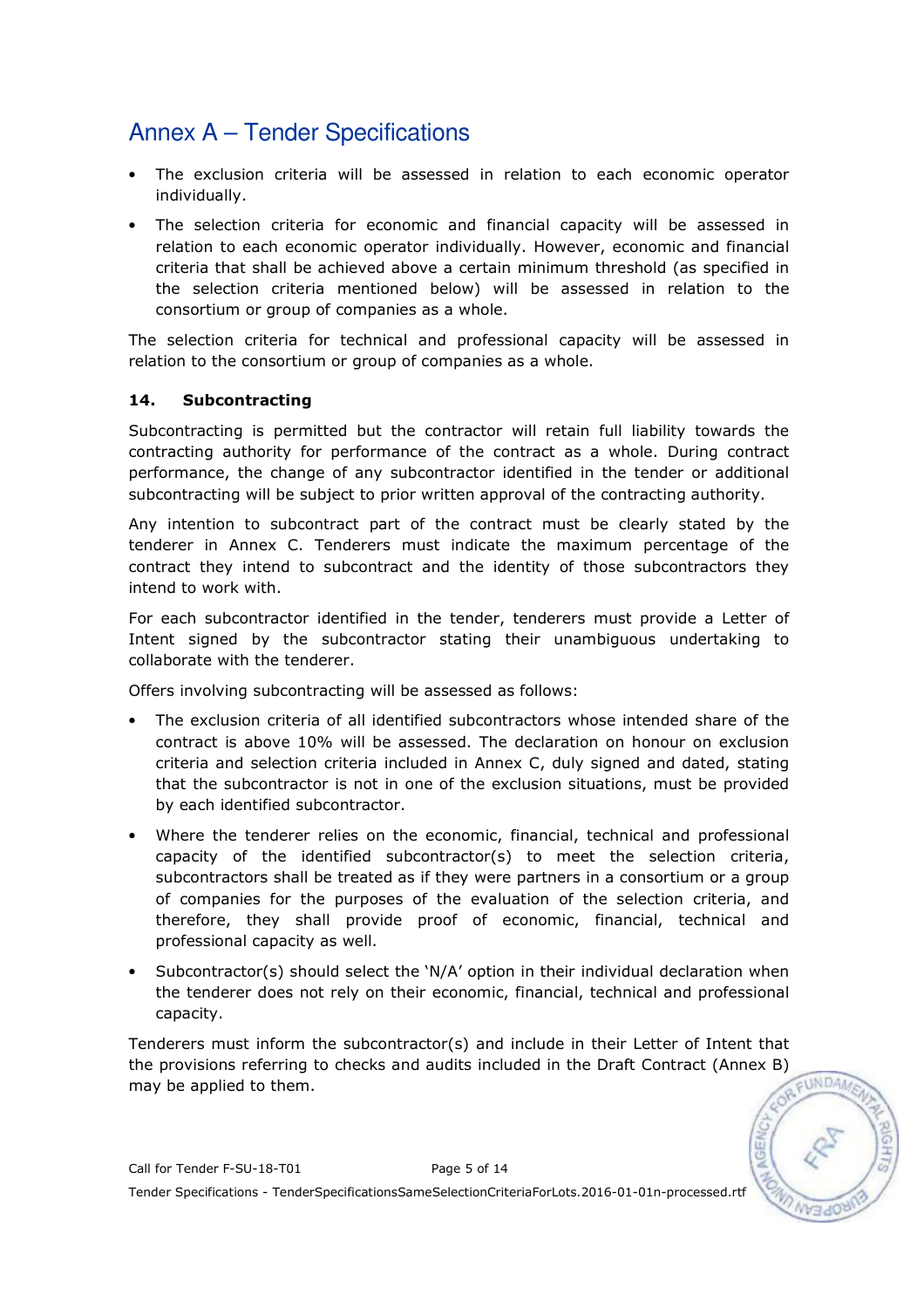Once the contract has been signed, the provisions regarding subcontracting included in the Draft Contract will apply. The contracting authority retains the right to approve or reject the proposed subcontractors.

If the tender includes subcontracting, it is recommended that contractual arrangements with subcontractors include mediation as a method of dispute resolution.

## 15. Visits to premises

A visit to the premises is not foreseen.

### 16. Date and place of opening of the tenders

Tenders will be opened at 10:30 hrs on 18/10/2018 at the contracting authority's address. An authorised representative of each tenderer may attend the opening of the bids. Companies wishing to attend are requested to notify their intention by sending a fax or e-mail at least three (3) working days in advance to the fax or e-mail. This notification must be signed by an authorised officer of the tenderer and specify the name of the person who will attend the opening of the bids on the tenderers behalf.

## 17. Contacts between the tenderer and the contracting authority

In principle, no contact is permitted between the contracting authority and the tenderers during the tendering procedure.

However, in exceptional circumstances contact may be made on the tenderers initiative before the final date for the submission of bids, in order (and only for this reason) to clarify the nature of the contract.

Such requests for further information may be made by fax, e-mail or to the address below:

> European Union Agency for Fundamental Rights Invitation to tender No: F-SU-18-T01 Administration Schwarzenbergplatz 11 Vienna 1040 – Austria Fax: +43 (0) 150 31 382 ; e-mail: procurement@fra.europa.eu

The contracting authority is not bound to reply to requests for additional information provided less than six working days before the date of receipt of tenders. The answers to the requests for additional information will be posted on http://fra.europa.eu/en/about-fra/procurement. The website will be updated regularly and it is the tenderers' responsibility to check for updates and modifications during the tendering period.

Similarly, contact may in exceptional circumstances be made on the contracting authority's initiative:

EUNDA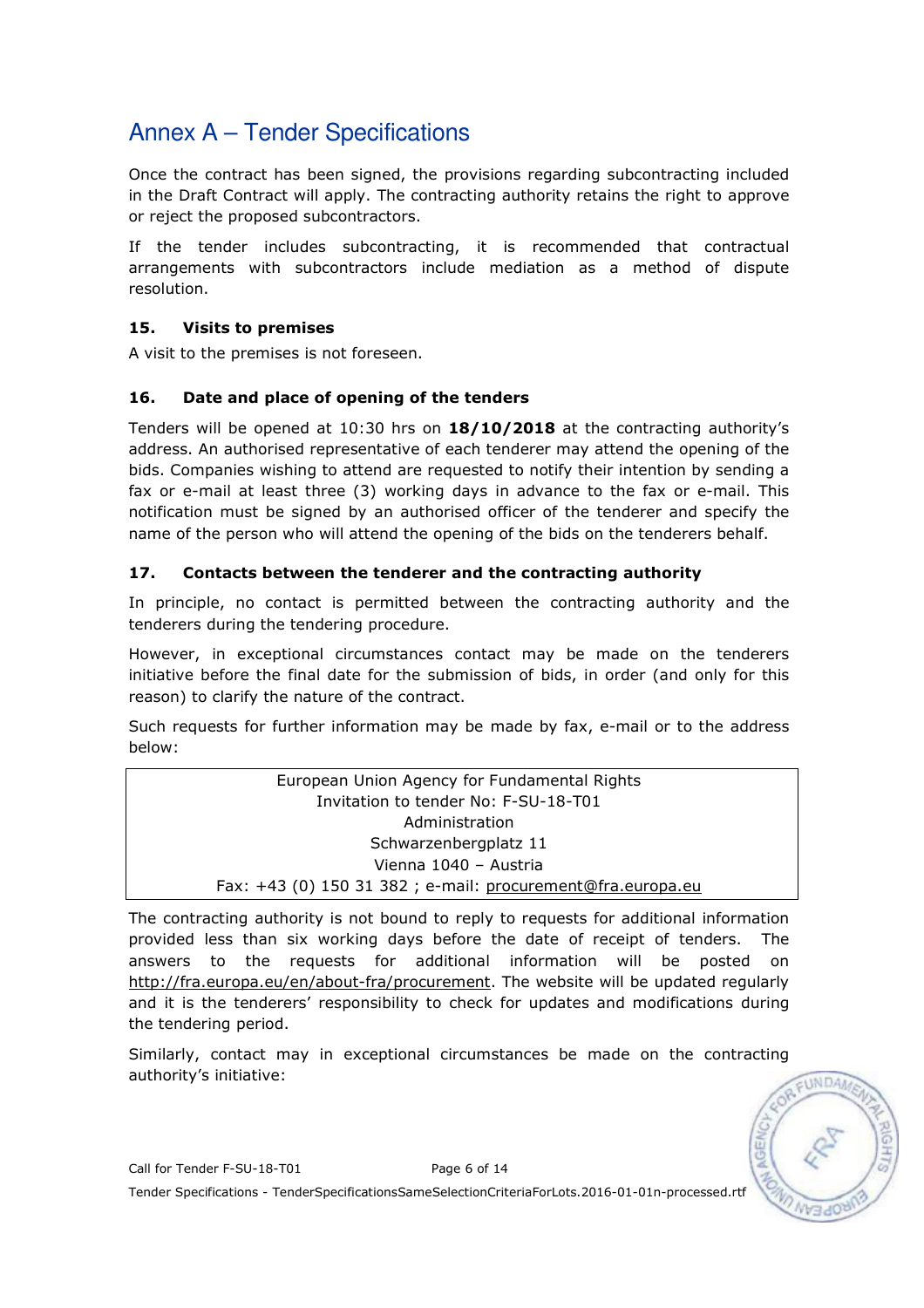- a. before the final date for the submission of bids, in order to inform interested parties of an error, a lack of precision, an omission or any other material shortcoming in the drawing up of the documents of the invitation to tender; or
- b. after the opening of bids, where a bid requires clarification or in order to correct material errors made in drawing up a bid.

Please note that in any event such contact may not result in a modification of the terms of the bid.

#### 18. Alteration or withdrawal of tenders

Tenderers may alter or withdraw their tenders by written notification prior to the deadline for submission of tenders. No tender may be altered after the deadline for submission. Withdrawals must be unconditional and will end all participation in the tender procedure.

Any such notification of alteration or withdrawal must be prepared and submitted in accordance with the instructions on how to submit tenders included in the Invitation to tender, and the envelope must also be marked with "alteration" or "withdrawal" as appropriate.

#### 19. Variants

Variant solutions are not allowed and will not be taken into consideration.

#### 20. Evaluation and award

The evaluation is based solely on the information provided in the submitted tender. It involves the following:

- phase I: verification of non-exclusion of tenderers on the basis of the exclusion criteria
- phase II: selection of tenderers on the basis of compliance with the selection criteria
- phase III: verification of compliance with the minimum requirements set out in Annex A.1 Technical Specification
- phase IV: contract award on the basis of the award method

The contracting authority may reject abnormally low tenders, in particular if it established that the tenderer or a subcontractor does not comply with applicable obligations in the fields of environmental, social and labour law.

The tenders will be assessed in the order indicated above. Only tenders meeting the requirements of one step will pass on to the next step.

### 20.1 Verification of non-exclusion (Phase I)

All tenderers must provide a declaration of honour on exclusion criteria and selection sun DA criteria (see Annex C), signed and dated by an authorised representative, stating that they are not in one of the situations of exclusion listed in that declaration of honour.

Call for Tender F-SU-18-T01 Page 7 of 14 Tender Specifications - TenderSpecificationsSameSelectionCriteriaForLots.2016-01-01n-processed.rtf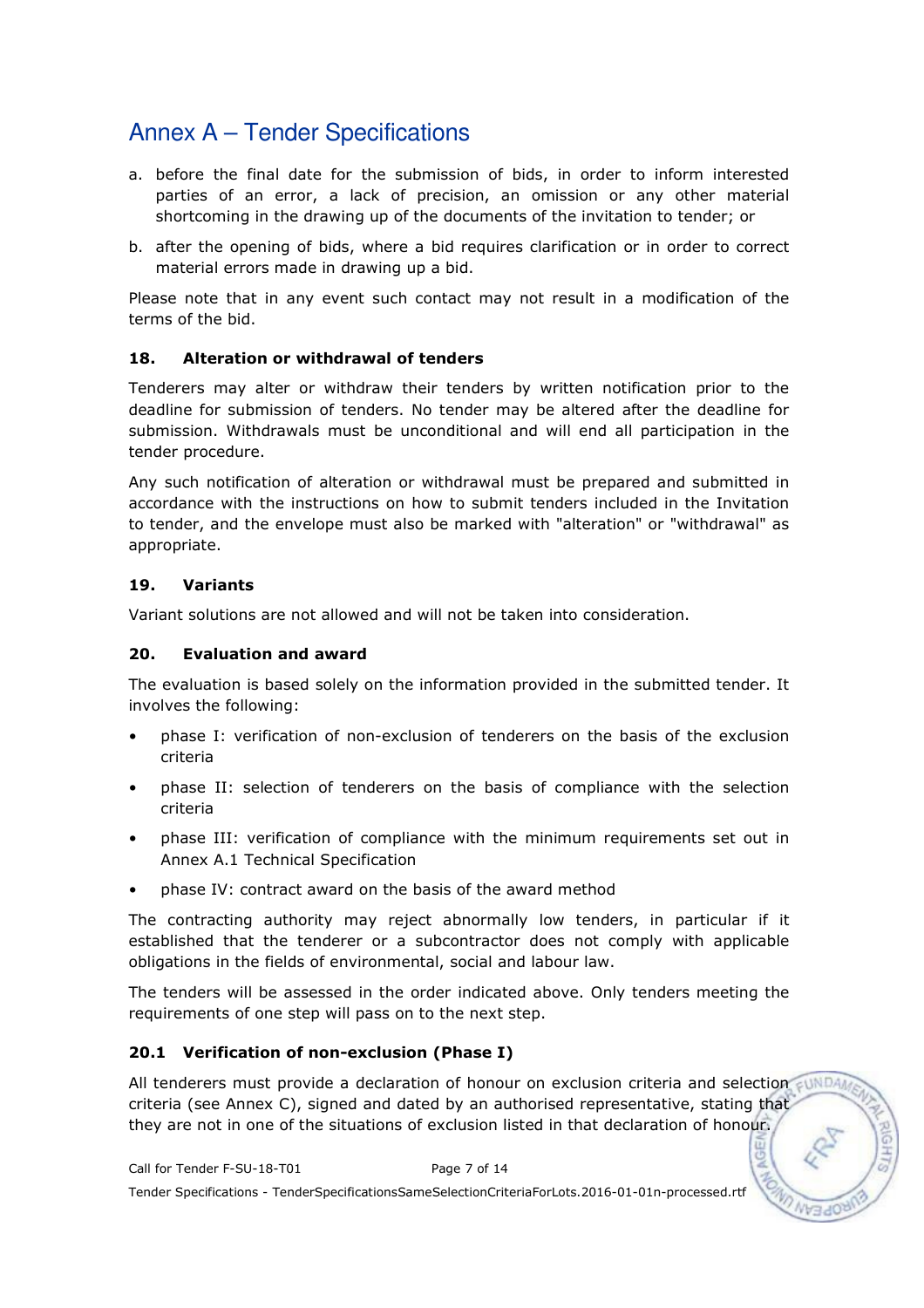The successful tenderer must provide the documents mentioned as supporting evidence in the declaration on honour (including exclusion and selection criteria) before signature of the contract and within a deadline given by the contracting authority. This requirement applies to each member of the group in case of joint tender and to all subcontractors whose share of the contract is above 10 % and whose capacity is necessary to fulfil the selection criteria.

The obligation to submit supporting evidence does not apply to international organisations.

The successful tenderer (or a member of the group in case of joint tender, or a subcontractor) will not be required to submit the documentary evidence if it has already been submitted for another procurement procedure and provided the documents were issued not more than one year before the date of their request by the contracting authority and are still valid at that date. In such cases, the successful tenderer must declare on its honour that the documentary evidence has already been provided in a previous procurement procedure, indicate the reference of the procedure and confirm that there has been no change in its situation. If a specific document can be accessed by the contracting authority on a national database free of charge, the successful tenderer (or a member of the group in case of joint tender, or a subcontractor) will need to include the link to the source and will not be required to submit the document.

#### 20.2 Selection of tenders on the basis of compliance with selection criteria – Phase II

The aim of this phase is to assess if tenderers have sufficient economic and financial capacity and sufficient technical and professional capacity to perform the contract.

### 20.2.1 Economic and financial capacity

Tenderers must have the necessary economic and financial capacity to perform this contract until its end. In order to prove their capacity, tenderers must comply with the following selection criteria:

(a) Copy of the financial statements (balance sheets, and profit and loss accounts) for the last two (2) financial years for which accounts have been closed. In case of a consortium, each consortium member shall present their own financial statements.

(b) A statement of the annual average turnover for the last two (2) financial years for which accounts have been closed. The minimum average annual turnover of the tenderer shall be of 50,000.00 EUR. In case of a consortium, the annual average turnover for each of the partners shall be presented. The sum of the annual average turnovers of each partner will be taken into account to reach the minimum annual average turnover of 50,000.00 EUR.

If, for some exceptional reason which the contracting authority considers justified, a tenderer is unable to provide one or other of the above documents, it may prove its economic and financial capacity by any other document which the contracting authority considers appropriate. In any case, the contracting authority must at least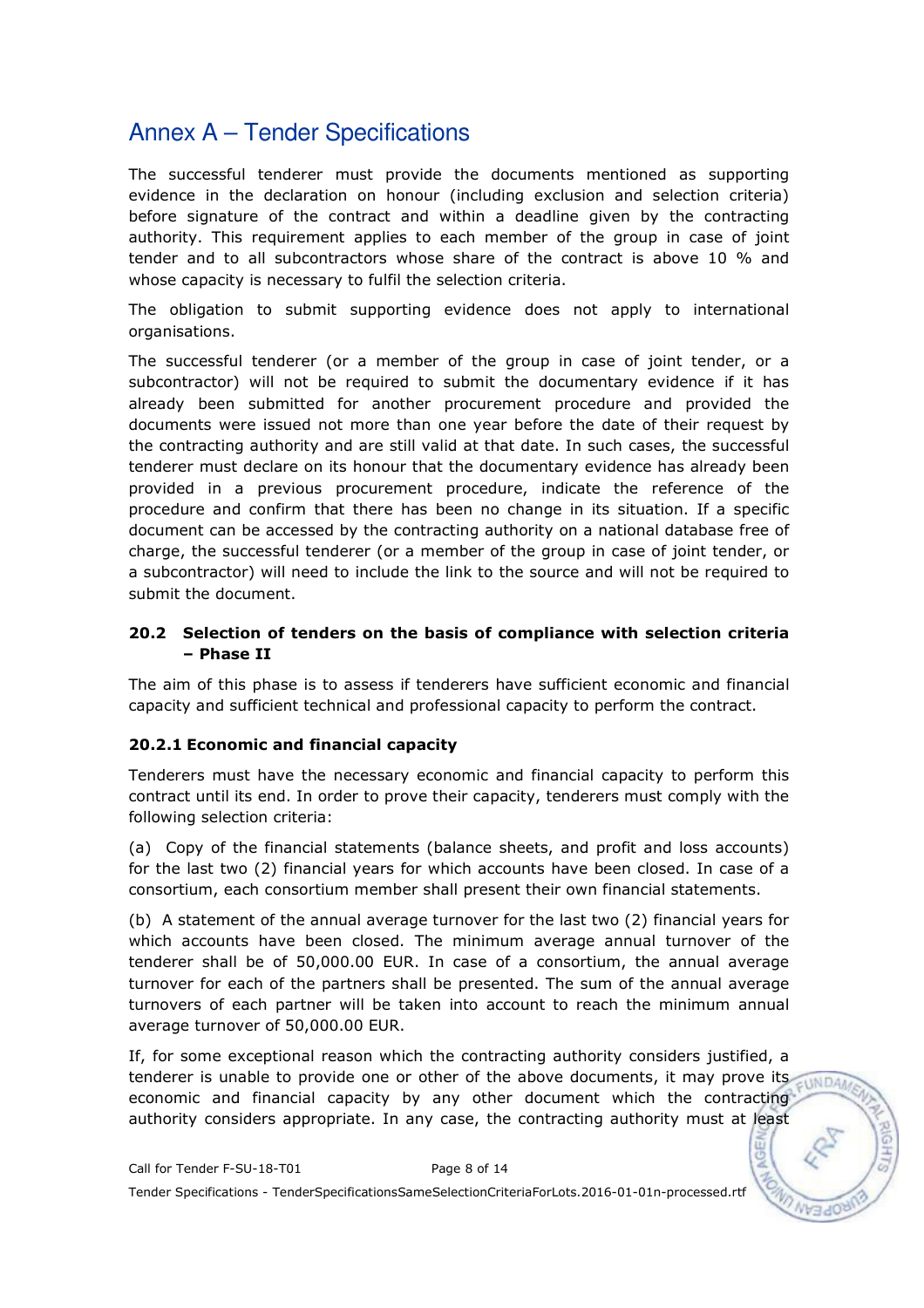be notified of the exceptional reason and its justification. The contracting authority reserves the right to request any other document enabling it to verify the tenderer's economic and financial capacity.

An economic operator may, where appropriate and for a particular contract, rely on the economic and financial capacities of other entities, regardless of the legal nature of the links it has with them. It must in that case prove to the contracting authority that it will have at its disposal the resources necessary for the performance of the contract, for example by producing a commitment by those entities to that effect. In that case, the contracting authority may require that the economic operator and the entities referred to above are jointly liable for the performance of the contract.

### 20.2.2 Technical and professional capacity

Tenderers (in case of a joint tender the combined capacity of all members of the group and identified subcontractors) must comply with the criteria listed below:

(a) A list of the principal services provided and supplies delivered in the past five (5) years, with the sums, dates and clients, public or private. Tenderers are required to prove that they have performed at least two (2) contracts of an amount or nature or scope similar to the supplies to be carried out under this contract in the last five (5) years.

(b) Samples of the following items to be requested under the contract:

- Pen (conference): Chupi ball point pen or equivalent
- Pen: Parker (jotters style) Ball Point Pen or equivalent including presentation box
- Lanyards: Colour: white, 20mm, high quality polyester woven fabric, safety breakaway connector, flat fixation for the use with nameplate holders
- Shopper bags (cotton): +/-38x42cm (w,h), min. 105gm, long handled, colour beige (nature)
- Exhibition bags (paper): +/-35x5x30cm (w,d,h), holding A4 materials, short handle

The samples will not be returned. The successful tenderer(s)' samples will be kept by the contracting authority in order to check the conformity of the products supplied under the contract.

An economic operator may, where appropriate and for a particular contract, rely on the technical and professional capacities of other entities, regardless of the legal nature of the links it has with them. It must in that case prove to the contracting authority that it will have at its disposal the resources necessary for the performance of the contract, for example by producing a commitment by those entities to that  $\epsilon_{\rm UNDAM}$ effect.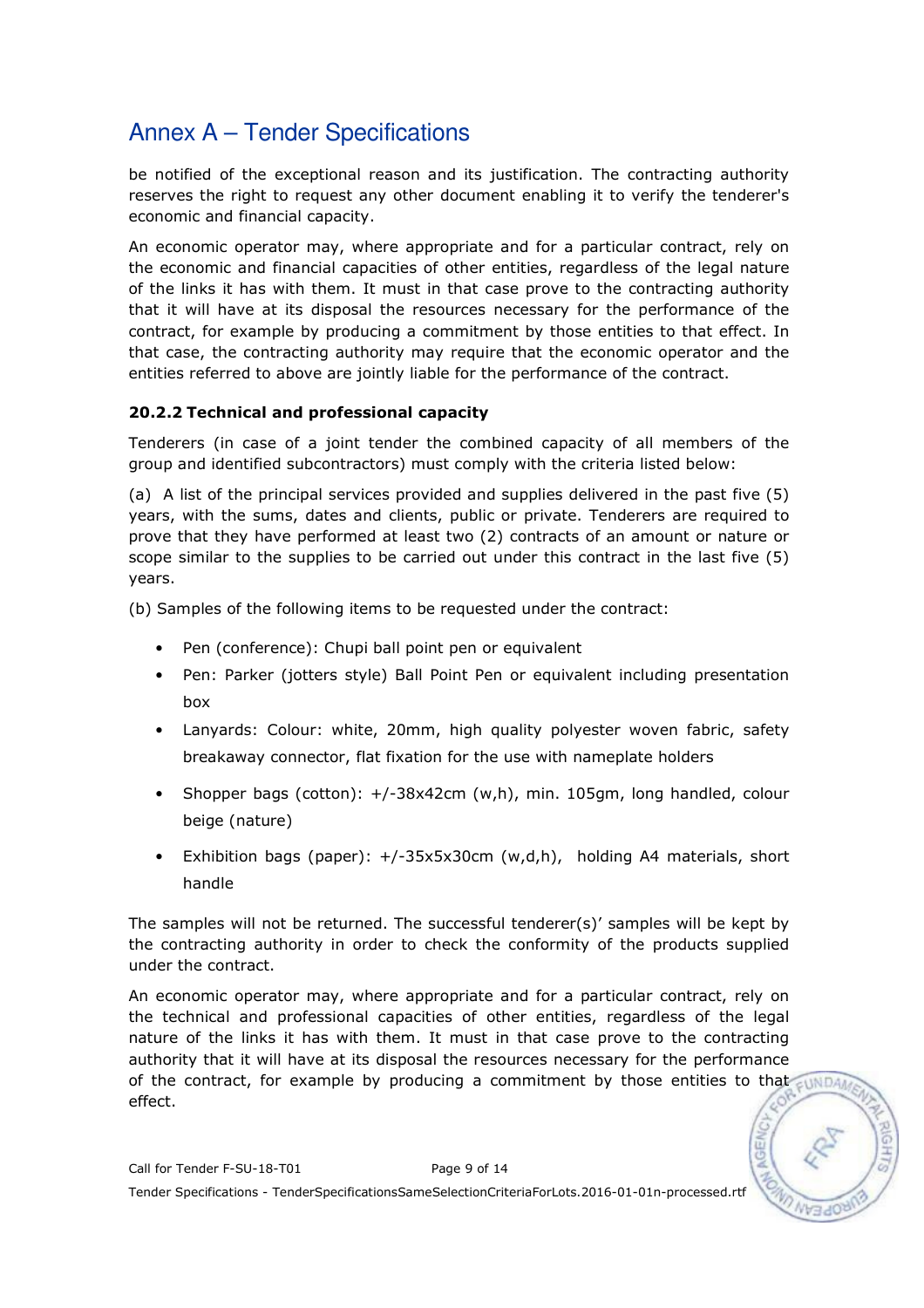An economic operator may only rely on the capacities of other entities where the latter will perform the works or services for which these capacities are required.

### 21. Assessment of tenders – Phase III

The aim of this phase is to verify the compliance of the tenders with the minimum requirements set out in Annex A.1 Technical Specifications.

Tenderers must show compliance with the minimum requirements set out in section 14 of Annex A.1 Technical Specifications by completing forms E.1 and E.2 of Annex C – Standard Submission Form. Compliance with these minimum requirements will be assessed. Offers deviating from the minimum requirements or not covering all the minimum requirements may be rejected on the basis of non-compliance and will not be evaluated further.

Offers compliant with the exclusion, selection and minimum requirements of the Technical Specifications will progress to the contract award stage.

### 22. Contract award – Phase IV

The contract will be awarded to the tenderer offering the lowest price meeting the exclusion and selection criteria and satisfying the minimum requirements set in the Technical Specifications.

### Information concerning prices

The price to be taken into account for the award of the contract is the **total price** quoted in the Financial Offer Form, Form F.1 of Annex C – Standard Submission Form.

Tenders found to be compliant will the minimum requiremets will be checked for any arithmetical errors. Errors will be corrected by the evaluation committee as follows:

- where there is a discrepancy between amounts in figures and in words, the amount in words will be the amount taken into account;
- where there is a discrepancy between a unit price and the total amount derived from the multiplication of the unit price and the quantity, the unit price as quoted will be the price taken into account;
- amounts corrected in this way will be binding on the tenderer. If the tenderer does not accept them, its tender will be rejected.

When filling in the Financial Offer Form, tenderers must take into consideration that prices shall be:

- expressed in euro. For tenders in countries which do not belong to the euro zone, tenderers shall quote their prices in euro and the price quoted may not be revised in line with exchange rate movements. It is for the tenderer to select an exchange rate and assume the risks or benefits deriving from any variation.
- inclusive of all costs and expenses, directly and indirectly connected with the  $-1$ INDA goods and/or services to be supplied/provided and including all the charges (travel and subsistence), unless otherwise stated in the tender documents.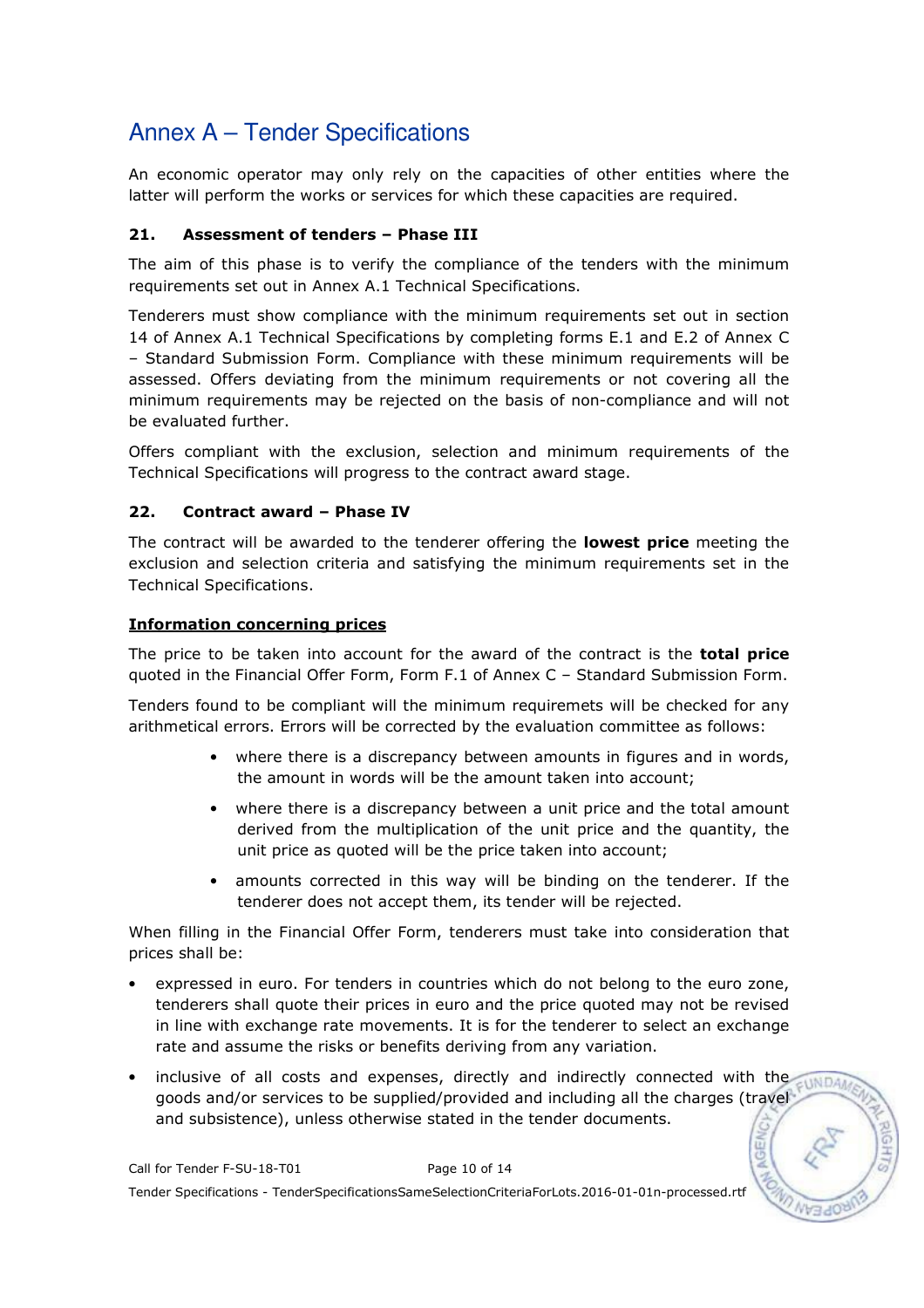• free of all duties and taxes (in particular VAT). According to Articles 3 and 4 of the Protocol on the Privileges and Immunities of the European Communities, the European Union Agency for Fundamental Rights is exempt from all charges, taxes and dues, including value added tax; such charges may not therefore be included in the calculation of the price quoted; the VAT amount must be indicated separately.

The prices listed in the Financial Offer Form shall be fixed and not subject to revision during the first year of performance of the contract. From the beginning of the second year of performance of the contract, each price may be revised upwards or downwards each year in accordance with the provisions of the Draft Contract in Annex B.

The prices of the catalogue(s) may be updated by the contractor at any time during the duration of the framework contract and the contractor shall inform FRA of the catalogue updates as soon as possible. The relevant discounts granted to FRA in the Financial Offer Form must be applied to the prices of the catalogue.

In case an item is listed both in the Financial Offer Form and in the catalogue(s) at different prices, the contracting authority is entitled to choose the best price option.

The supplies the financial offer refers to are intended to provide a fair, nondiscriminatory basis for evaluation purposes. Consequently, cannot under any circumstances be considered to constitute a commitment on the part of the contracting authority to conclude order forms for the related services and quantities, and cannot give rise to any right of legitimate expectation on the part of the contractor.

### 23. Information to tenderers on the outcome of the tender

The contracting authority will inform tenderers of decisions reached concerning the award of the contract, including the grounds for any decision not to award a contract or to recommence the procedure.

The contracting authority will inform as soon as possible all tenderers whose tenders are rejected of the reasons for their rejection. If a written request is received, the contracting authority will inform, within not more than 15 calendar days from the date on which the written request is received, all tenderers who meet the exclusion and selection criteria, of the characteristics and relative advantages of the successful tender and the name of the tenderer to whom the contract is awarded.

However, certain details may not be disclosed where disclosure would hinder application of the law, would be contrary to public interest or would harm the legitimate commercial interests of public or private undertakings or could distort fair competition between those undertakings.

#### 24. No obligation to award the contract

The tendering procedure shall not involve the contracting authority in any obligation  $\n <sub>WD</sub>\n$ to award the contract.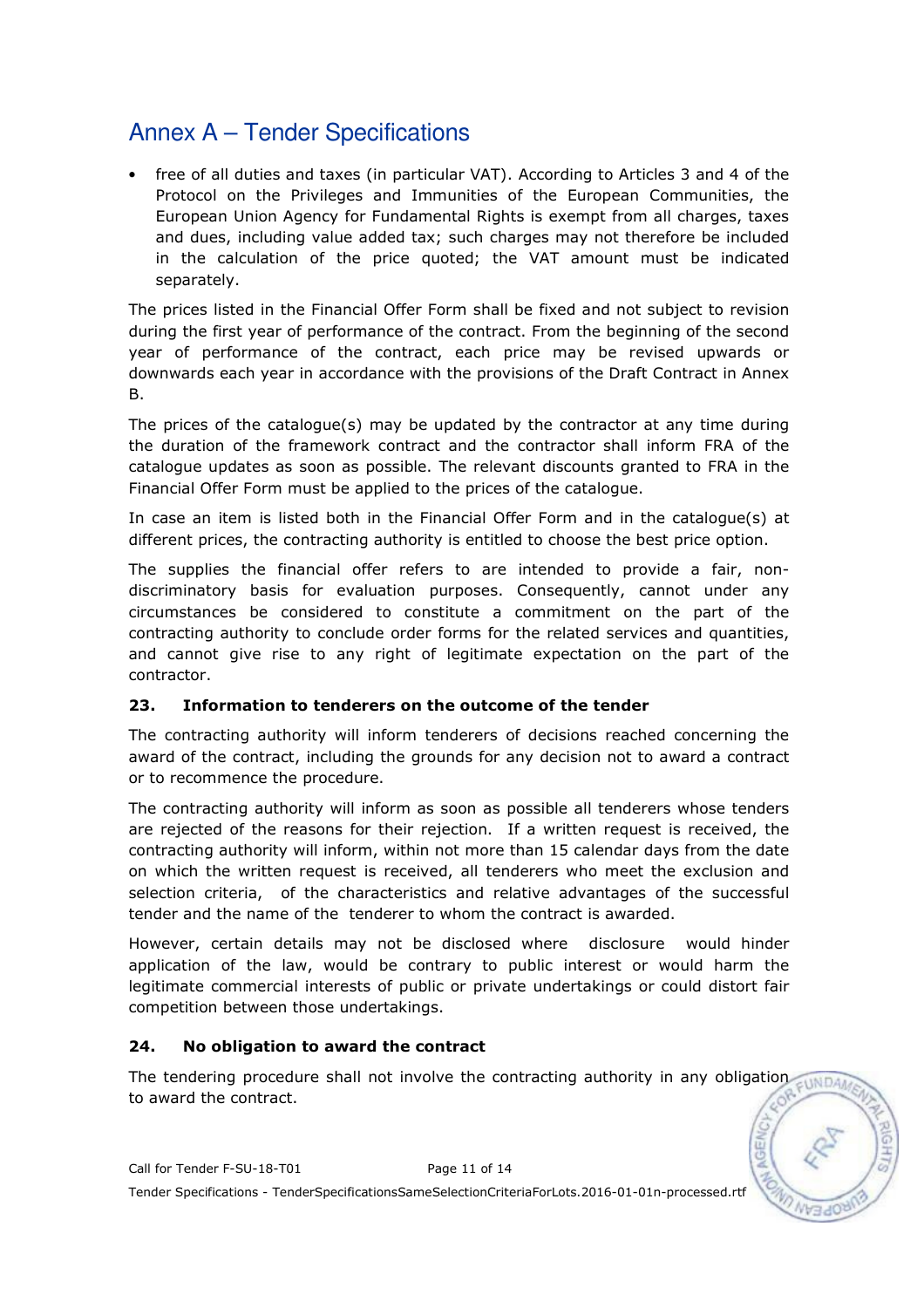No compensation may be claimed by tenderers whose tender has not been accepted, including when the contracting authority decides not to award the contract.

### 25. Cancellation of the tender procedure

In the event of cancellation of the tender procedure, tenderers will be notified of the cancellation by the contracting authority. If the tender procedure is cancelled before the outer envelope of any tender has been opened, the unopened and sealed envelopes will be returned to the tenderers.

In no event shall the contracting authority be liable for any damages whatsoever including, without limitation, damages for loss of profits, in any way connected with the cancellation of a tender procedure even if the contracting authority has been advised of the possibility of damages.

### 26. How to submit the tender

In their tenders, tenderers must include all the information and documents required by the contracting authority for the assessment of tenderers. For that purpose, tenderers must fill and sign the following documents using the forms included in Annex C:

### Section A: Tenderers Identification

- Tenderers identification form (administrative details). If the tenderer is a consortium or a group of companies, only the leader must fill in the form.
- Legal Entities Form, to be signed by a representative of the tenderer authorised to sign contracts with third parties. There is one form for individuals, one for private entities and one for public entities. If the tenderer is submitting a joint offer, a Legal Entities Form must be submitted by each consortium or group member. It also has to be submitted by each identified subcontractor whose intended share of the contract is above 10% of the total contract value.
- Bank Identification Form filled in and signed by an authorised representative of the tenderer and its banker. In case of a joint offer, only one of the members of the consortium or group of companies, usually the leader, must complete the Bank Identification Form.
- Power of Attorney (in case of joint offers). In case of a joint offer, the power of attorney has to be signed by the leader and all consortium partners, preferably in a single document.
- Statement on Subcontracting, indicating the intention of the tenderer to subcontract part of the contract and the percentage of subcontracting per identified subcontractor.
- Letter of Intent of identified subcontractors (only if the tenderer intends to subcontract part of the contract).



Call for Tender F-SU-18-T01 Page 12 of 14 Tender Specifications - TenderSpecificationsSameSelectionCriteriaForLots.2016-01-01n-processed.rtf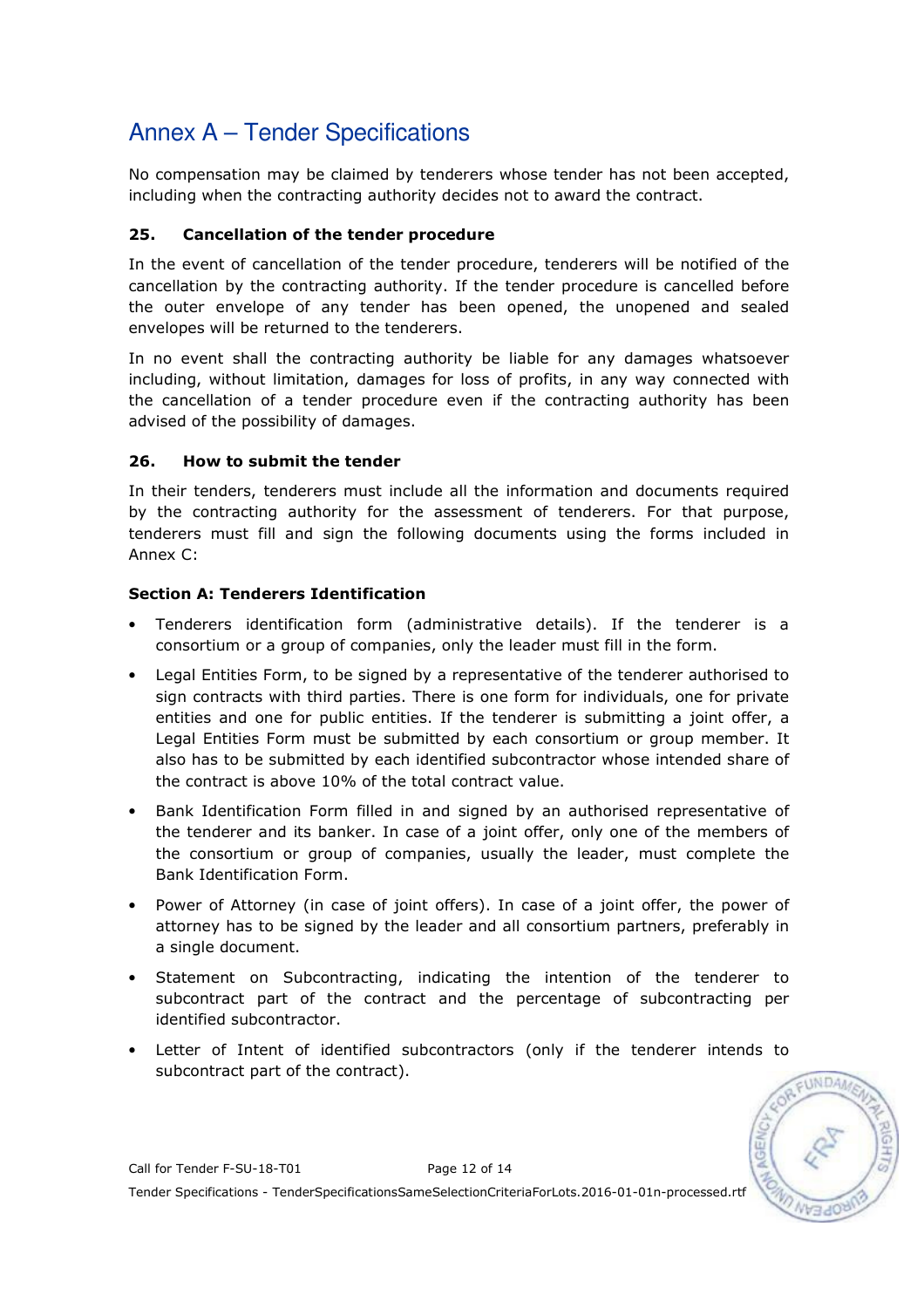### Section B: Exclusion Criteria information

• Declaration of Honour with respect to the Exclusion Criteria and Absence of Conflict of Interest. To be submitted by each consortium or group member in case of joint offers and by each identified subcontractor whose intended share of the contract is above 10% of the total contract value.

### Section C: Selection Criteria (Economic and Financial capacity)

- Copy of the financial statements (balance sheets, and profit and loss accounts) for the last two (2) financial years.
- Statement on the annual average turnover for the last 2 years.

### Section D: Selection criteria (Technical and Professional Capacity)

- List of principal services performed in the last five (5) years.
- Requested samples

### Section E - Compliance with minimum requirements

Tenderers must show compliance with the minimum requirements of section 14 in Annex I – Technical Specifications. Compliance with these minimum requirements will be assessed. Offers deviating from the minimum requirements or not covering all the minimum requirements may be rejected on the basis of non-compliance and will not be evaluated further.

Tenderers must complete Forms E.1 and E.2 in Annex C- Standard Submission Form to prove compliance with the minimum requirements.

### Section F – Financial Proposal

In the Financial Proposal tenderers must indicate their financial offers by completing the Financial Offer Forms included in Annex C (Section F). Prices must be included in accordance with the instructions given in the corresponding sections of these Tender Specifications.

### 27. Data protection

Processing your reply to the invitation to tender will involve the recording and processing of personal data (such as your name, address and CV). Such data will be processed pursuant to Regulation (EC) No 45/2001 on the protection of individuals with regard to the processing of personal data by the Community institutions and bodies and on the free movement of such data. Unless indicated otherwise, your replies to the questions and any personal data requested are required to evaluate your tender in accordance with the specifications of the invitation to tender and will be processed solely for that purpose by the contracting authority. You are entitled to obtain access to your personal data on request and to rectify any such data that is inaccurate or incomplete. If you have any queries concerning the processing of your personal data, you may address them to contracting authority's Data Protection